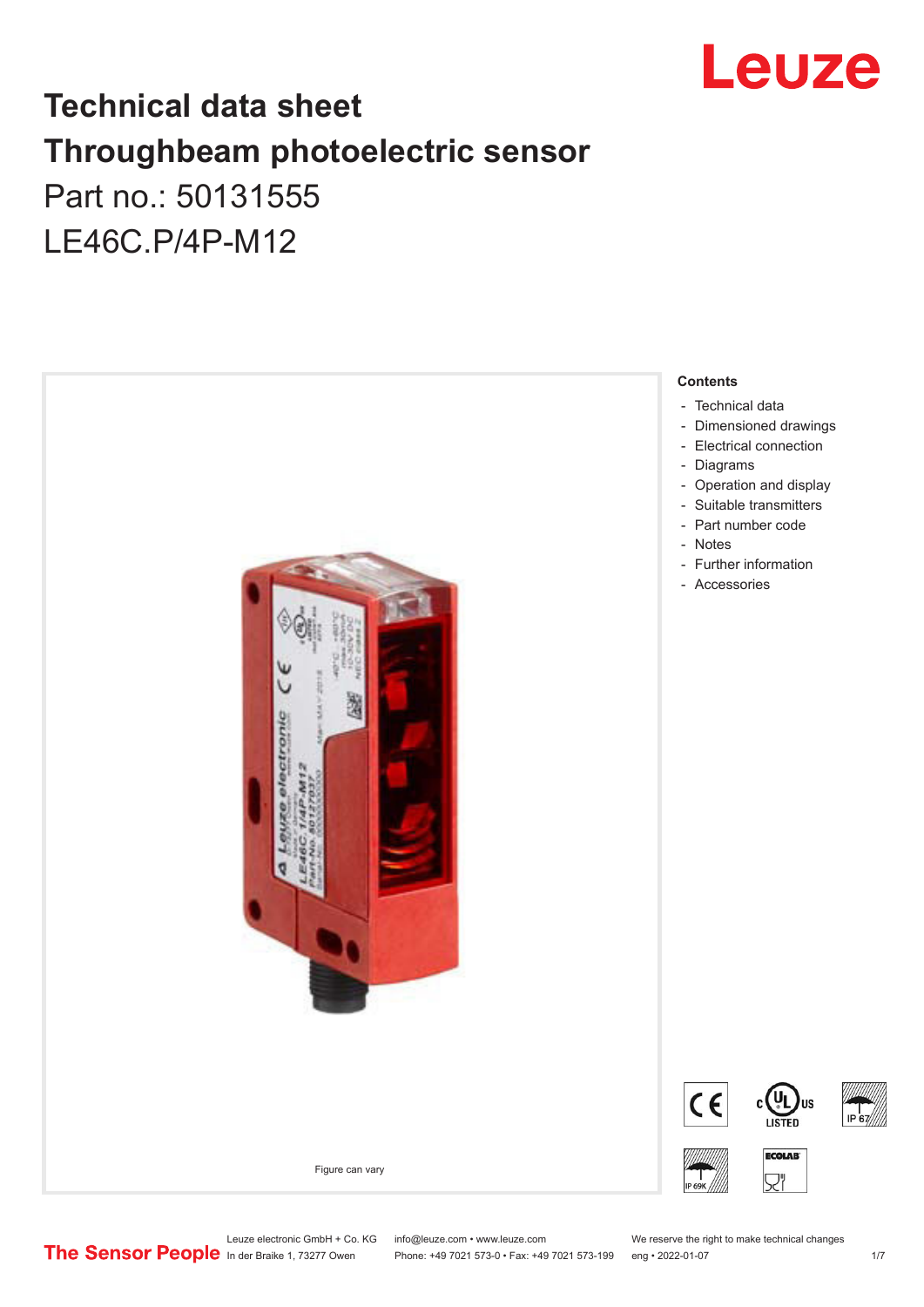#### <span id="page-1-0"></span>**Technical data**

## Leuze

|                                                                                                   | <b>Basic data</b>                              |                                               |  |  |
|---------------------------------------------------------------------------------------------------|------------------------------------------------|-----------------------------------------------|--|--|
| <b>Series</b>                                                                                     |                                                | 46C                                           |  |  |
|                                                                                                   | <b>Operating principle</b>                     | Throughbeam principle                         |  |  |
|                                                                                                   | Device type                                    | Receiver                                      |  |  |
|                                                                                                   |                                                |                                               |  |  |
|                                                                                                   | <b>Special version</b>                         |                                               |  |  |
|                                                                                                   | <b>Special version</b>                         | Operation of parallel light axes              |  |  |
|                                                                                                   | <b>Optical data</b>                            |                                               |  |  |
|                                                                                                   |                                                |                                               |  |  |
|                                                                                                   | <b>Operating range</b>                         | Guaranteed operating range                    |  |  |
|                                                                                                   | <b>Operating range</b>                         | $0.580$ m                                     |  |  |
|                                                                                                   | <b>Operating range limit</b>                   | Typical operating range                       |  |  |
|                                                                                                   | <b>Operating range limit</b>                   | 0120m                                         |  |  |
|                                                                                                   | <b>Electrical data</b>                         |                                               |  |  |
|                                                                                                   |                                                |                                               |  |  |
|                                                                                                   | <b>Protective circuit</b>                      | Polarity reversal protection                  |  |  |
|                                                                                                   |                                                | Short circuit protected                       |  |  |
|                                                                                                   |                                                | <b>Transient protection</b>                   |  |  |
|                                                                                                   | Performance data                               |                                               |  |  |
|                                                                                                   | Supply voltage U <sub>p</sub>                  | 10  30 V, DC, Incl. residual ripple           |  |  |
|                                                                                                   | <b>Residual ripple</b>                         | 0  15 %, From U <sub>n</sub>                  |  |  |
|                                                                                                   | <b>Open-circuit current</b>                    | 020mA                                         |  |  |
|                                                                                                   |                                                |                                               |  |  |
| Outputs                                                                                           |                                                |                                               |  |  |
|                                                                                                   | Number of digital switching outputs 2 Piece(s) |                                               |  |  |
|                                                                                                   |                                                |                                               |  |  |
|                                                                                                   | <b>Switching outputs</b>                       |                                               |  |  |
|                                                                                                   | <b>Voltage type</b>                            | DC<br>100 mA                                  |  |  |
|                                                                                                   | Switching current, max.                        |                                               |  |  |
|                                                                                                   | <b>Switching voltage</b>                       | high: ≥(U <sub>B</sub> -2V)<br>Low: $\leq$ 2V |  |  |
| Switching output 1<br><b>Assignment</b><br><b>Switching element</b><br><b>Switching principle</b> |                                                |                                               |  |  |
|                                                                                                   |                                                |                                               |  |  |
|                                                                                                   |                                                | Connection 1, pin 4                           |  |  |
|                                                                                                   |                                                | Transistor, PNP                               |  |  |
|                                                                                                   |                                                | Light switching                               |  |  |
|                                                                                                   |                                                |                                               |  |  |
|                                                                                                   | <b>Switching output 2</b>                      |                                               |  |  |
| <b>Assignment</b><br><b>Switching element</b>                                                     |                                                | Connection 1, pin 2<br>Transistor, PNP        |  |  |
|                                                                                                   |                                                |                                               |  |  |
|                                                                                                   |                                                |                                               |  |  |
|                                                                                                   | <b>Timing</b>                                  |                                               |  |  |
|                                                                                                   | <b>Switching frequency</b>                     | 500 Hz                                        |  |  |

| <b>Connection 1</b>               |                              |
|-----------------------------------|------------------------------|
| <b>Function</b>                   | Signal OUT                   |
|                                   | Voltage supply               |
| <b>Type of connection</b>         | Connector                    |
| <b>Thread size</b>                | M12                          |
| <b>Type</b>                       | Male                         |
| <b>Material</b>                   | Plastic                      |
| No. of pins                       | 4-pin                        |
| Encoding                          | A-coded                      |
|                                   |                              |
| <b>Mechanical data</b>            |                              |
| Dimension (W x H x L)             | 20.5 mm x 76.3 mm x 44 mm    |
| <b>Housing material</b>           | <b>Plastic</b>               |
| <b>Plastic housing</b>            | PC-PBT                       |
| Lens cover material               | Plastic / PMMA               |
| Net weight                        | 60 g                         |
| <b>Housing color</b>              | Red                          |
| <b>Type of fastening</b>          | Through-hole mounting        |
|                                   | Via optional mounting device |
| <b>Compatibility of materials</b> | <b>ECOLAB</b>                |
|                                   |                              |
| <b>Operation and display</b>      |                              |
|                                   |                              |
| Type of display                   | LED                          |
| <b>Number of LEDs</b>             | 3 Piece(s)                   |
| Environmental data                |                              |
| Ambient temperature, operation    | $-40$ 60 °C                  |
| Ambient temperature, storage      | -40  70 °C                   |
|                                   |                              |
| <b>Certifications</b>             |                              |
| Degree of protection              | IP 67                        |
|                                   | <b>IP 69K</b>                |
| <b>Protection class</b>           | III                          |
| <b>Certifications</b>             | c UL US                      |
| <b>Standards applied</b>          | IEC 60947-5-2                |
| <b>Classification</b>             |                              |
| <b>Customs tariff number</b>      | 85365019                     |
| eCl@ss 5.1.4                      | 27270901                     |
|                                   | 27270901                     |
| eCl@ss 9.0                        | 27270901                     |
| eCl@ss 10.0                       | 27270901                     |
| eCl@ss 11.0                       | 27270901                     |
| <b>ETIM 5.0</b>                   | EC002716                     |
| <b>ETIM 6.0</b>                   | EC002716                     |

**Response time** 1 ms **Readiness delay** 300 ms

Leuze electronic GmbH + Co. KG info@leuze.com • www.leuze.com We reserve the right to make technical changes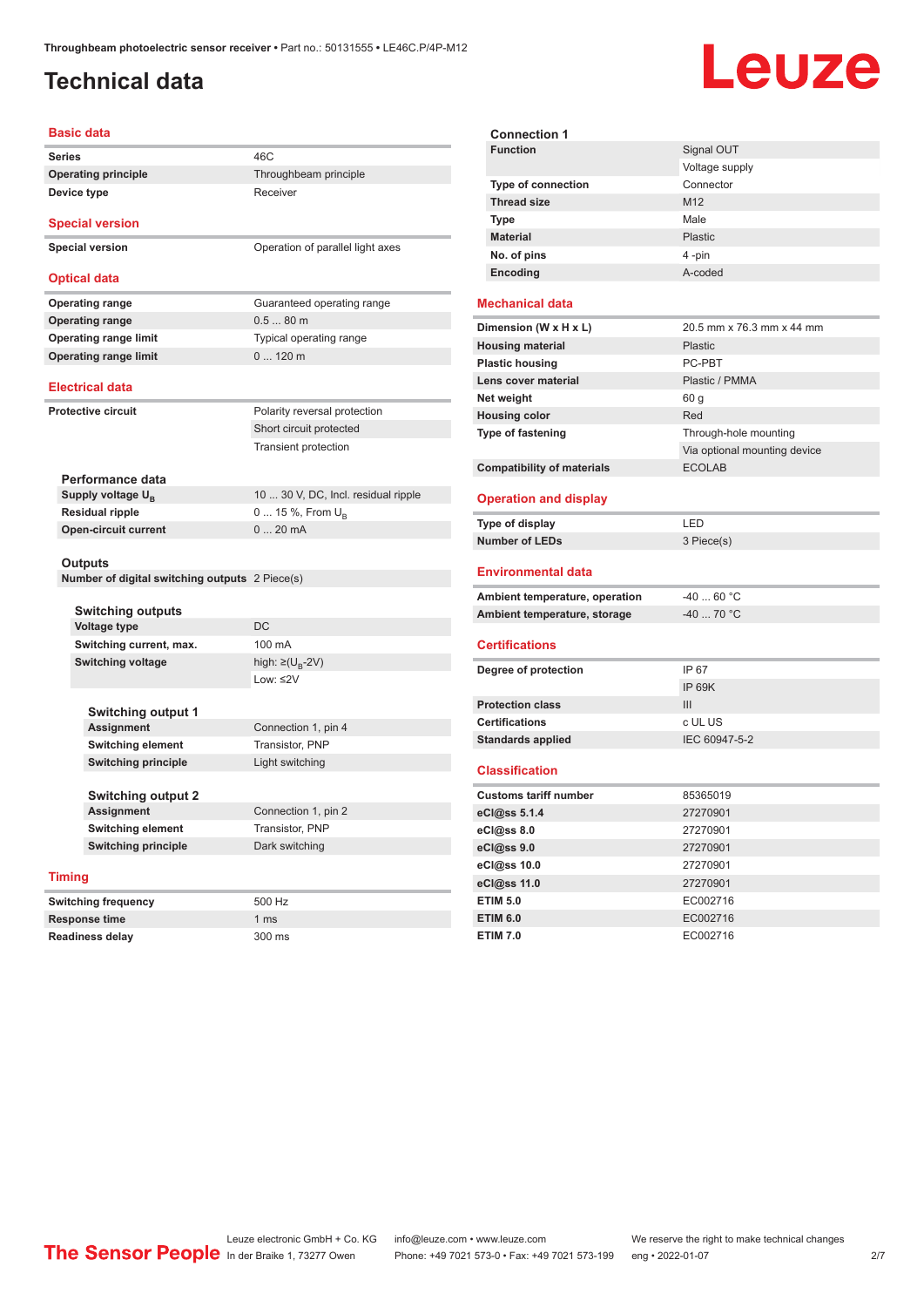#### <span id="page-2-0"></span>**Dimensioned drawings**

Leuze

All dimensions in millimeters



### **Electrical connection**

**Connection 1**

| <b>Function</b>           | Signal OUT<br>Voltage supply |
|---------------------------|------------------------------|
| <b>Type of connection</b> | Connector                    |
| <b>Thread size</b>        | M12                          |
| <b>Type</b>               | Male                         |
| <b>Material</b>           | Plastic                      |
| No. of pins               | 4-pin                        |
| Encoding                  | A-coded                      |

#### **Pin Pin assignment 1** V+

| GND<br>3<br>OUT <sub>1</sub><br>$\overline{4}$ | $\overline{2}$ | OUT <sub>2</sub> |  |
|------------------------------------------------|----------------|------------------|--|
|                                                |                |                  |  |
|                                                |                |                  |  |

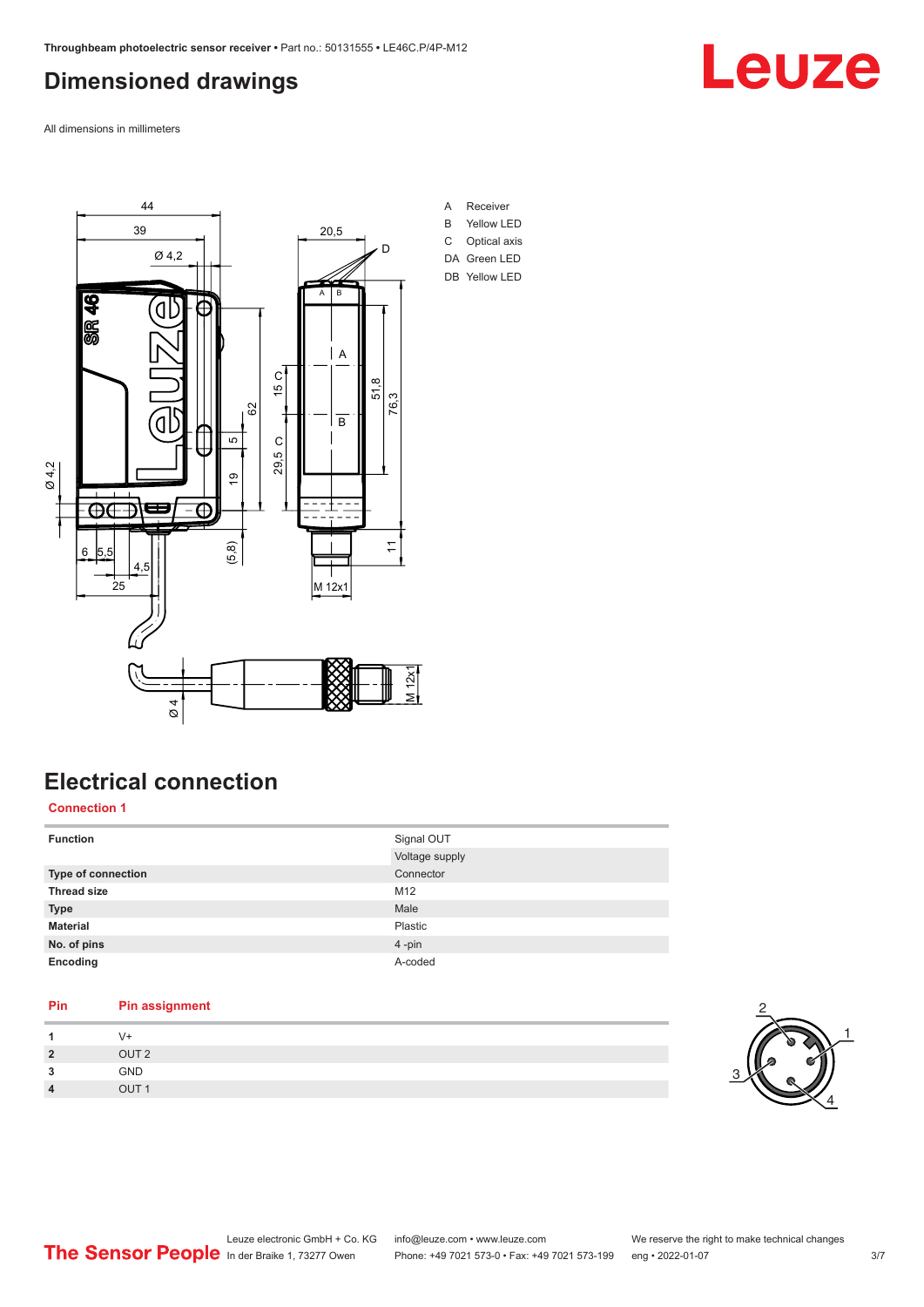#### <span id="page-3-0"></span>**Diagrams**

# **Leuze**

Typ. response behavior



#### **Operation and display**

| <b>LED</b>     | Display                                                        | <b>Meaning</b>                            |
|----------------|----------------------------------------------------------------|-------------------------------------------|
|                | Green, continuous light                                        | Operational readiness                     |
| $\overline{2}$ | Yellow, continuous light                                       | Light path free                           |
|                | Yellow, flashing                                               | No function reserve                       |
| 3              | Yellow, continuous light (alignment display behind lens cover) | Light path free                           |
|                | Yellow, flashing (alignment display behind lens cover)         | Light path free, minimum function reserve |

#### **Suitable transmitters**

| Part no. | <b>Designation</b> | <b>Article</b>                                     | <b>Description</b>                                                                                                                                                  |
|----------|--------------------|----------------------------------------------------|---------------------------------------------------------------------------------------------------------------------------------------------------------------------|
| 50127042 | LS46C-M12          | Throughbeam<br>photoelectric sensor<br>transmitter | Operating range limit: 0  150 m<br>Light source: LED, Red<br>Supply voltage: DC<br>Connection: Connector, M12, Plastic, 4-pin                                       |
| 50127045 | LS46C.8-M12        | Throughbeam<br>photoelectric sensor<br>transmitter | Special version: Activation input<br>Operating range limit: 0  150 m<br>Light source: LED, Red<br>Supply voltage: DC<br>Connection: Connector, M12, Plastic, 4 -pin |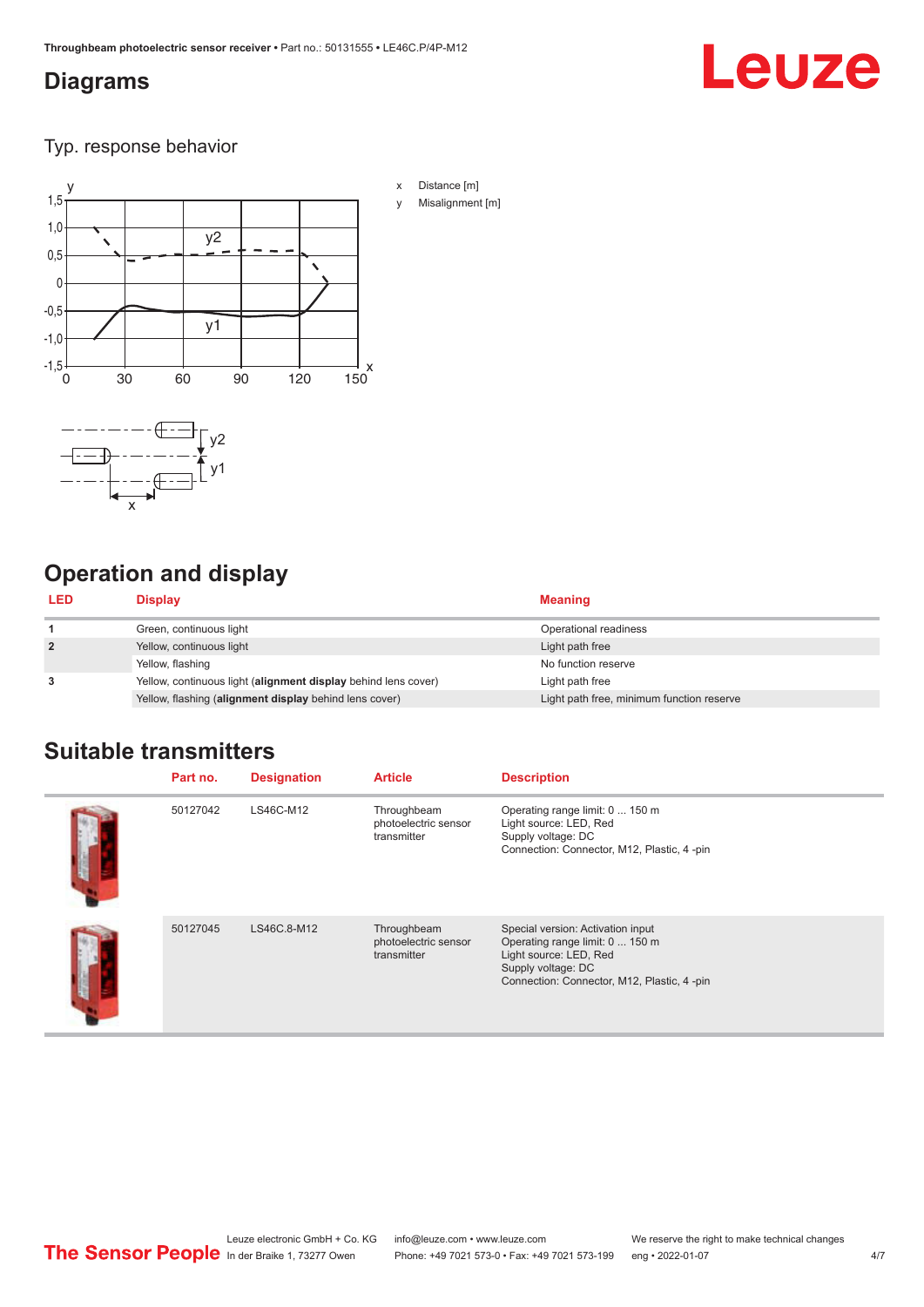#### <span id="page-4-0"></span>**Part number code**



Part designation: **AAA46C d EE-f.GG H/i J-K**

| AAA46C | Operating principle / construction<br>HT46C: Diffuse reflection sensor with background suppression<br>LS46C: Throughbeam photoelectric sensor transmitter<br>LE46C: Throughbeam photoelectric sensor receiver<br>PRK46C: Retro-reflective photoelectric sensor with polarization filter<br>RK46C: Retro-reflective photoelectric sensor                                                                                                                                                                                                                                                                                                                                                        |
|--------|------------------------------------------------------------------------------------------------------------------------------------------------------------------------------------------------------------------------------------------------------------------------------------------------------------------------------------------------------------------------------------------------------------------------------------------------------------------------------------------------------------------------------------------------------------------------------------------------------------------------------------------------------------------------------------------------|
| d      | Light type<br>n/a: red light<br>I: infrared light                                                                                                                                                                                                                                                                                                                                                                                                                                                                                                                                                                                                                                              |
| EE     | <b>Light source</b><br>n/a: LED<br>L1: laser class 1<br>L <sub>2</sub> : laser class 2                                                                                                                                                                                                                                                                                                                                                                                                                                                                                                                                                                                                         |
| f      | Preset range (optional)<br>n/a: operating range acc. to data sheet<br>xxxF: Preset range [mm]                                                                                                                                                                                                                                                                                                                                                                                                                                                                                                                                                                                                  |
| GG     | Equipment<br>n/a: standard<br>1: 270° potentiometer<br>8: activation input (activation with high signal)<br>01: diffuse reflection sensor with background suppression (HT): HG tape (HighGain tape) is not detected from a distance of 900 mm with a set<br>operating range of $\leq$ 450 mm (diffuse reflection: 6%, black)<br>D: Depolarizing media<br>E: Diffuse reflection sensor with background suppression (HT): optimized for dusty environments<br>SL: Diffuse reflection sensor with background suppression (HT): slit diaphragm 25 mm x 3 mm<br>P: throughbeam photoelectric sensor receiver (LE): edge filter for parallel operation<br>L: Light-band<br>XL: Extra long light spot |
| H      | Operating range adjustment & version<br>n/a with diffuse reflection sensor with background suppression (HT): range adjustment via mechanical adjusting spindle<br>n/a with retro-reflective photoelectric sensors (PRK): operating range not adjustable<br>1: retro-reflective photoelectric sensors (PRK/RK): sensitivity adjustment via potentiometer<br>3: teach-in via button<br>P2: resolution 2 mm                                                                                                                                                                                                                                                                                       |
| j.     | Switching output/function OUT 1/IN: Pin 4 or black conductor<br>2: NPN transistor output, light switching<br>N: NPN transistor output, dark switching<br>4: PNP transistor output, light switching<br>P: PNP transistor output, dark switching<br>L: IO-Link                                                                                                                                                                                                                                                                                                                                                                                                                                   |
| J      | Switching output / function OUT 2/IN: pin 2 or white conductor<br>2: NPN transistor output, light switching<br>N: NPN transistor output, dark switching<br>4: PNP transistor output, light switching<br>P: PNP transistor output, dark switching<br>8: activation input (activation with high signal)<br>9: deactivation input (deactivation with high signal)<br>W: warning output<br>X: pin not used                                                                                                                                                                                                                                                                                         |
| Κ      | <b>Electrical connection</b><br>n/a: cable, standard length 2000 mm, 4-wire<br>200-M12: cable, length 200 mm with M12 connector, 4-pin, axial (plug)<br>M12: M12 connector, 4-pin (plug)<br>500-M12: cable, length 500 mm with M12 connector, 4-pin, axial (plug)<br>1000-M12: cable, length 1000 mm with M12 connector, 4-pin, axial (plug)                                                                                                                                                                                                                                                                                                                                                   |
|        | <b>Note</b>                                                                                                                                                                                                                                                                                                                                                                                                                                                                                                                                                                                                                                                                                    |
|        | $\&$ A list with all available device types can be found on the Leuze website at www.leuze.com.                                                                                                                                                                                                                                                                                                                                                                                                                                                                                                                                                                                                |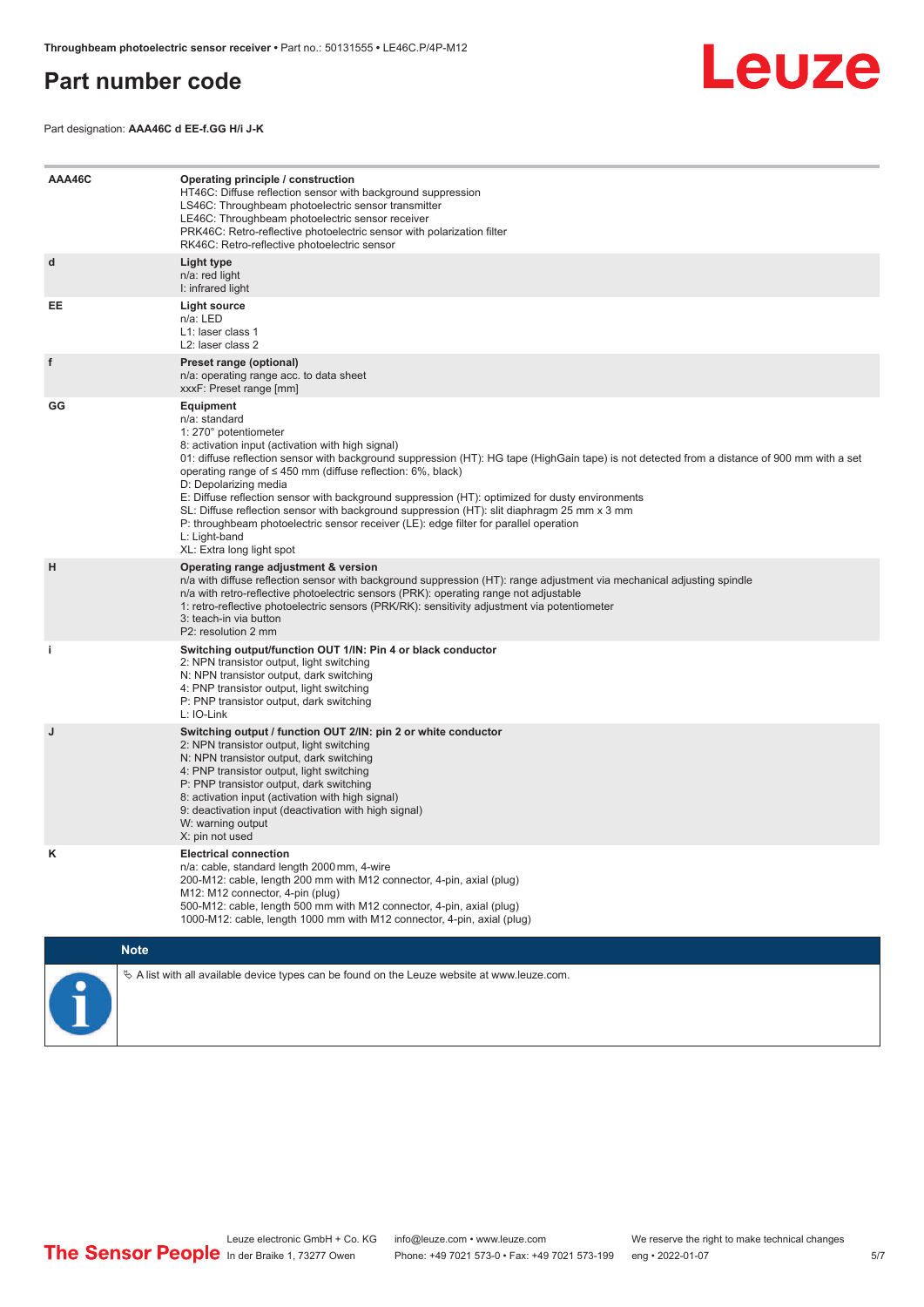#### <span id="page-5-0"></span>**Notes**



#### **Observe intended use!**

 $\%$  This product is not a safety sensor and is not intended as personnel protection.

 $\ddot{\phi}$  The product may only be put into operation by competent persons.

 $\%$  Only use the product in accordance with its intended use.



| UL applications: |  |
|------------------|--|
|------------------|--|

ª For UL applications, use is only permitted in Class 2 circuits in accordance with the NEC (National Electric Code).

ª These proximity switches shall be used with UL Listed Cable assemblies rated 30V, 0.5A min, in the field installation, or equivalent (categories: CYJV/ CYJV7 or PVVA/PVVA7)

#### **Further information**

- Light axes suitable for parallel operation with L46CI… infrared throughbeam photoelectric sensors
- Suitable for installation in series (in succession) with L46CI infrared throughbeam photoelectric sensors
- Response time: For short decay times, an ohmic load of approx. 5 kOhm is recommended

#### **Accessories**

#### Connection technology - Connection cables

|   | Part no. | <b>Designation</b>     | <b>Article</b>   | <b>Description</b>                                                                                                                                          |
|---|----------|------------------------|------------------|-------------------------------------------------------------------------------------------------------------------------------------------------------------|
|   | 50130652 | KD U-M12-4A-V1-<br>050 | Connection cable | Connection 1: Connector, M12, Axial, Female, A-coded, 4-pin<br>Connection 2: Open end                                                                       |
| ≃ |          |                        |                  | Shielded: No<br>Cable length: 5,000 mm<br>Sheathing material: PVC                                                                                           |
|   | 50130690 | KD U-M12-4W-V1-<br>050 | Connection cable | Connection 1: Connector, M12, Angled, Female, A-coded, 4-pin<br>Connection 2: Open end<br>Shielded: No<br>Cable length: 5,000 mm<br>Sheathing material: PVC |
|   |          |                        |                  |                                                                                                                                                             |

#### Mounting technology - Mounting brackets

|   | Part no. | <b>Designation</b> | <b>Article</b>  | <b>Description</b>                                                                                                                                                                       |
|---|----------|--------------------|-----------------|------------------------------------------------------------------------------------------------------------------------------------------------------------------------------------------|
| Ø | 50105315 | <b>BT 46</b>       | Mounting device | Design of mounting device: Angle, L-shape<br>Fastening, at system: Through-hole mounting<br>Mounting bracket, at device: Screw type<br>Type of mounting device: Rigid<br>Material: Metal |

Leuze